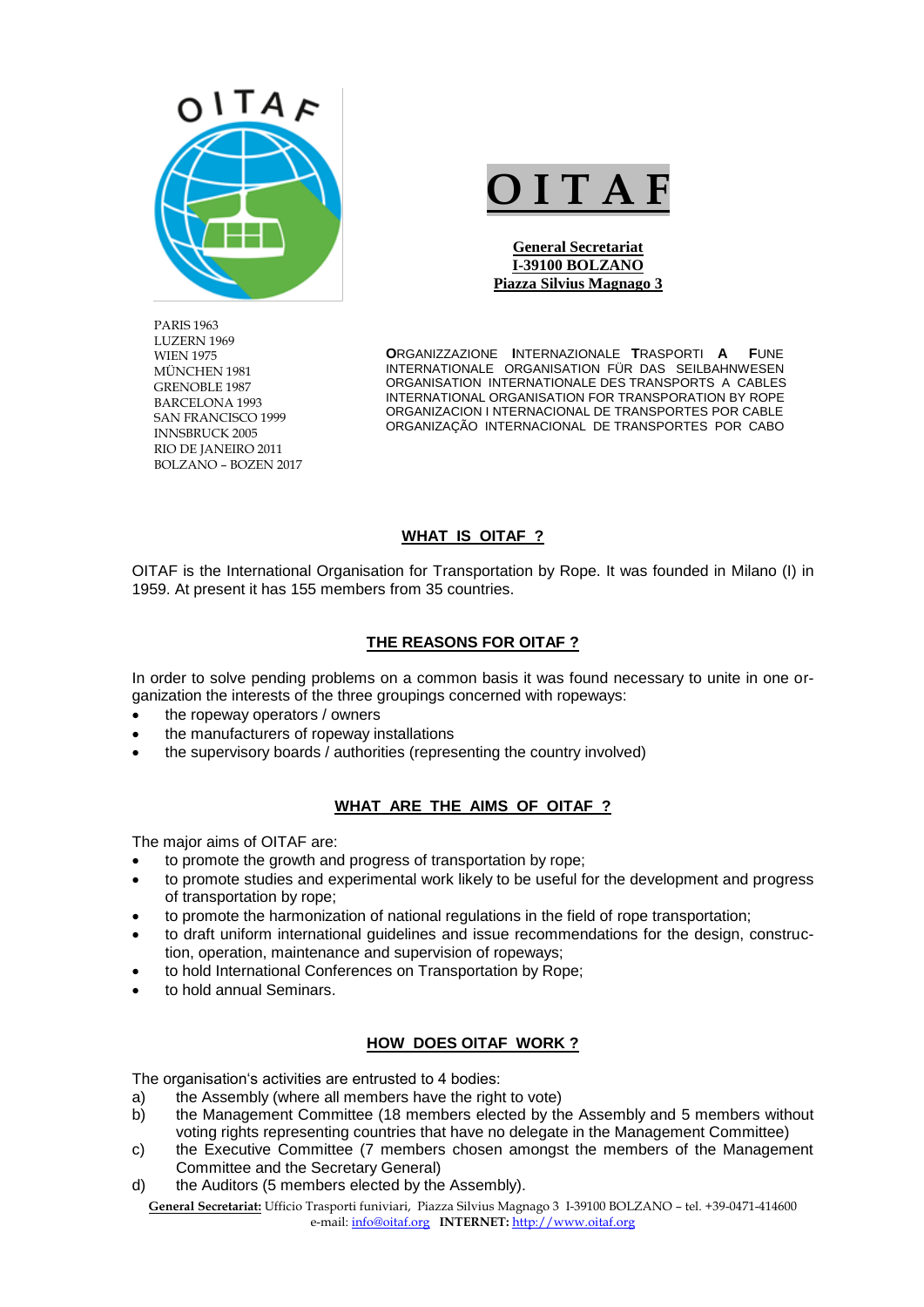# **WHO CAN BE A MEMBER OF OITAF ?**

Membership of the International Organisation for Transportation by Rope (OITAF) is open to all supervisory boards, associations, institutions, companies and persons concerned with technical, legal, administrative and economic aspects of transportation by rope, including ski-lifts. There are individual members and collective members.

# **WHAT IS THE WORK DONE BY OITAF ?**

160 members have been appointed to serve on 6 working committees and currently 2 working groups (variable number depending on necessity) who convene twice each year in order to address the following issues:

#### **Working Committee n° I:** Technique of ropeway systems and technical recommendations

Scope of the committee:

- Development of technical recommendations on the design, construction and operation of ropeways, in particular in fields not covered by European or international standards, such as:
- Analysis of issues arising in the design of ropeways taking account of specific features of configurations and procedures for the operation, evacuation and maintenance of installations;
- Safety analysis of the overall system, subsystems or components of ropeways;
- Monitoring of developments in the construction and operation of ropeways and discussion of incidents and accidents;
- Preparation of draft recommendations on the above subjects;
- Organization of technical seminars.

#### Subjects:

- Examples of subjects discussed by Expert Committee I:
- Recommendation on the design and construction of ropeways
- Hazards and risk factors to be considered in safety analyses for ropeways;
- Guidelines for assessing modifications;
- Recommendations on the design and construction of chairlift loading conveyors.

#### Members:

Expert Committee I currently is made up of ropeway experts from seven European countries (A, I, F, D, E, CH, SLO) with balanced mix of public authorities, operators and manufacturers.

**Working group:** Non-public ropeways: Material handling ropeways and cable cranes Scope of the working group:

The last revision and integration of the text of the recommendations of the notebook 8 was completed in 2016, resulting in the current version of the recommendation (Book 8-2).

It should be noted that the working group had in previous years carried out a complete revision of the old recommendations for the construction and operation of monocable and bicables aerial ropeways for material transport and cable cranes (previous book n ° 8), publishing the 2006 version, which was subsequently revised and integrated in the 2010 and 2013 editions.

The 2006 version also introduced new new recommendations for the construction and operation of temporary cableways (with the exception of those for the exclusive transport of timber) and of inclined elevators for the transport of material.

The recommendations already approved by O.I.T.A.F. for to and fro bicables ropeways for the transport of material weighing up to 2000 kg , however, have been excluded from the group's work.

Composition of the group:

The working group is currently composed of a dozen technical experts from 6 European countries (A, D, CH, PL, F, I); it is a balanced presence of representatives of the technical surveillance authorities, operators and manufacturers.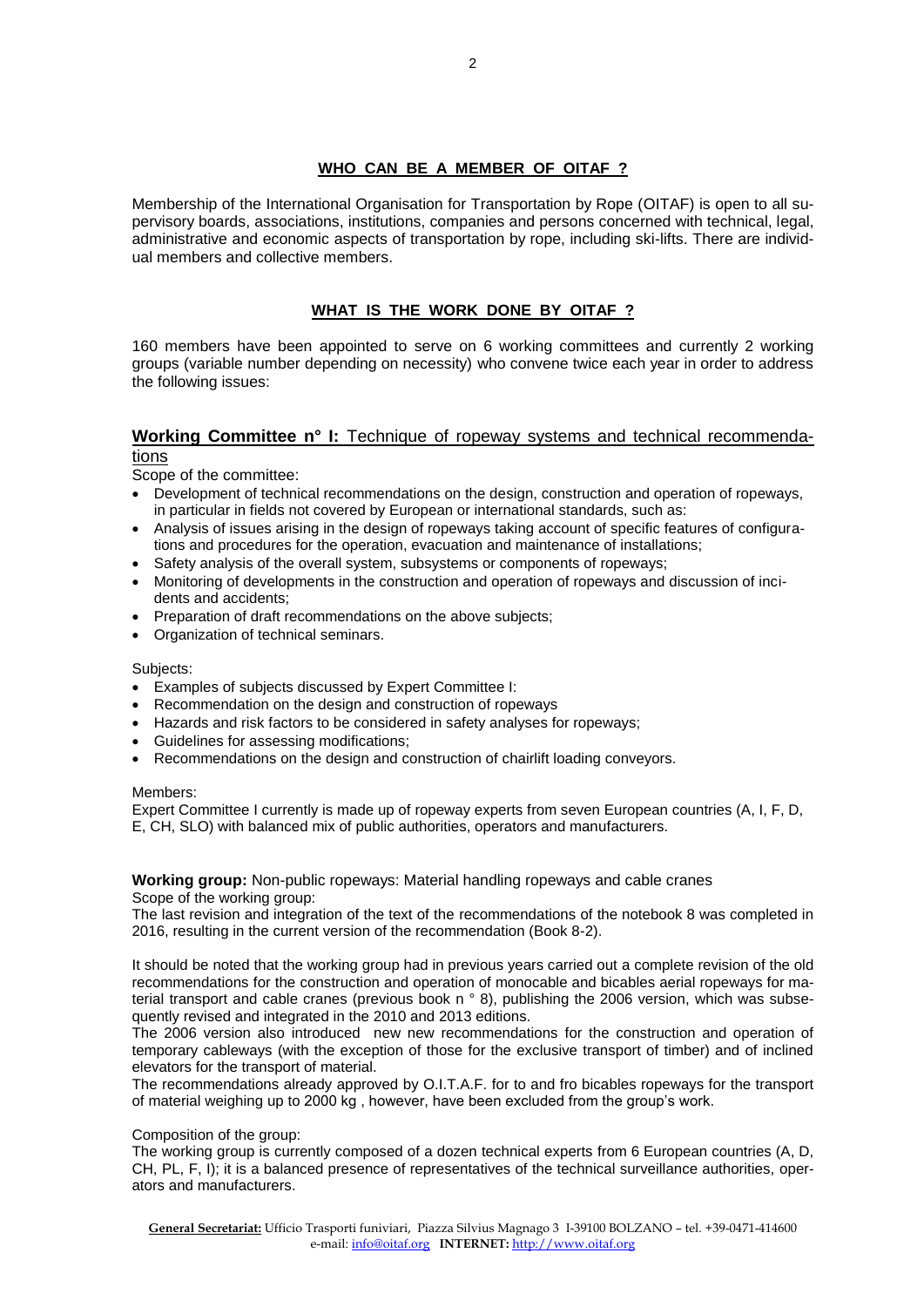**Working group:** Non-public ropeways: Transportation of people and goods with reversible aerial ropeways

After completing Book 11-1, the Working Group has suspended its work until the Management Committee assigns further tasks to it.

# **Working Committee n° II:** Characteristics and inspection of ropes :

#### Scope of the committee:

Development of technical recommendations on ropes in service and non-destructive rope testing Current activities:

- Translation of the technical recommendation on magnetic rope testing
- Development of a recommendation on visual rope inspections
- Development of a technical recommendation on the life of ropeway ropes

#### Members:

Expert Committee II currently has a total membership of 21 ropeway experts from eight countries from all over the world. They include representatives of supervisory authorities, operators, expert bodies and manufacturers.

# **Working Committee n° III:** Electro technical installations and components:

#### Scope of the committee:

Working Committee III engages in a continuous exchange of information and experiences on the electrical equipment used in ropeways and, if necessary, draws up recommendations for OITAF or other expert committees.

The main topics covered are:

- Identification of significant safety deficiencies
- Compliance with national regulations and harmonized standards as well as their procedures, application and implementation
- Identification of technological and operational innovations and trends
- Handling of modifications and maintenance of existing ropeways
- In-depth discussion of specific technical issues as needed

#### Members

Expert Committee III currently has around 20 members from five European countries. A well-balanced mix of operators, public authorities, inspection bodies and manufacturers is ensured as far as possible.

#### **Working Committee n° IV:** Legal, administrative, economic and statistical problems Scope of the committee:

- Ropeways and the EU issues of interpretation with regard to Directive 2000/9/EC and the new Regulation (EU) 2016/424 as well as problems related to competition law
- Transnational exchange of experiences in ropeway law and economic matters
- Economic importance of ropeways –determination of economic indicators
- Issues related to the liability of ropeway companies under tort law and the passengers' selfresponsibility
- Inspection, control and maintenance of ropeways and their legal bases
- Quality assurance for ropeways

At present 26 experts sit on this working committee ensuring a balanced representation of supervisory boards, operators and manufacturers of seven European countries.

# **Working Committee n° VI:** Optimization of the operation of ropeway systems

Scope of the committee:

Development of recommendations on the operation of ropeway installations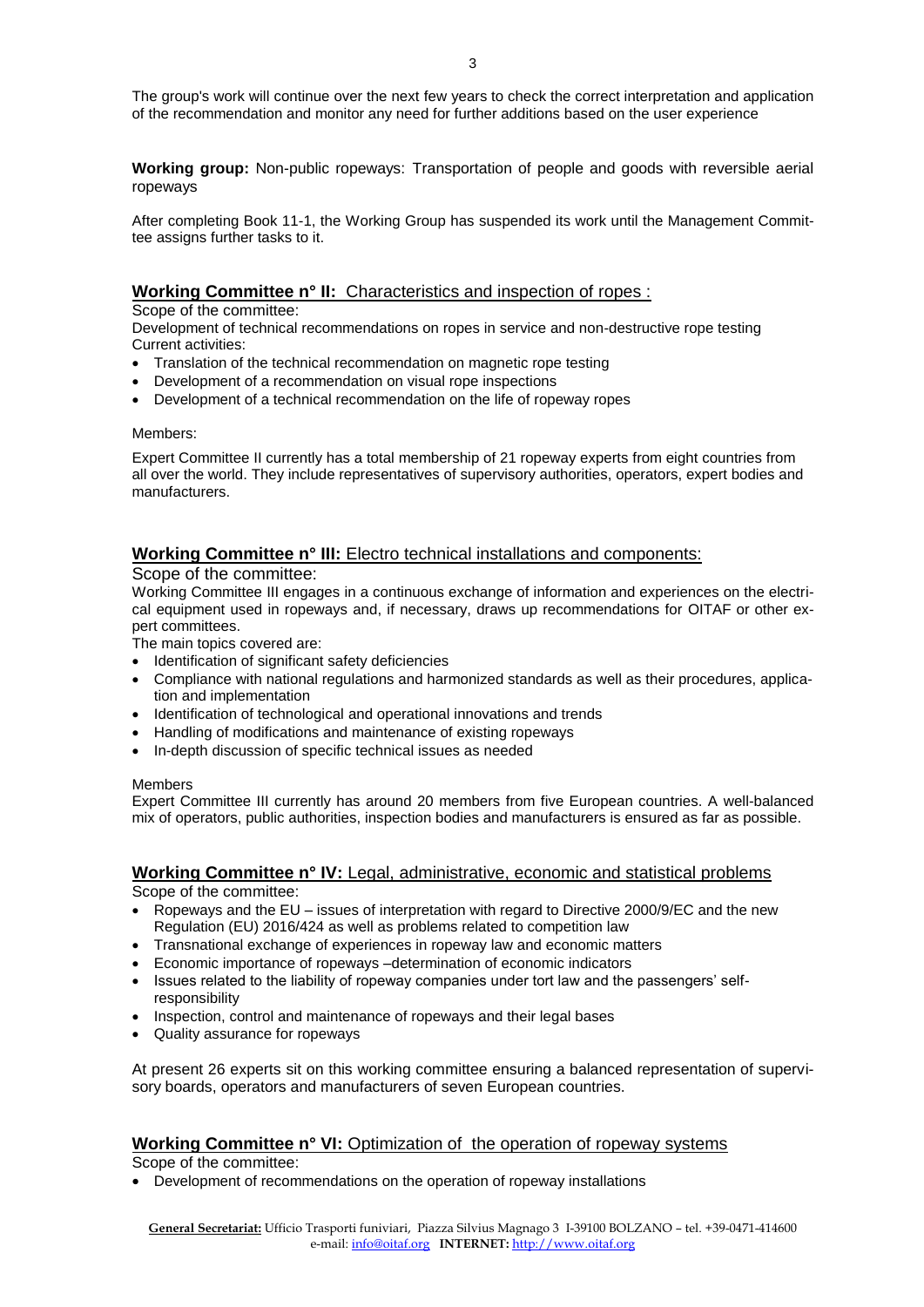- Analysis of operational issues arising at ropeway installations in relation to passengers, material used, organization, environment, etc.
- Analysis of malfunctions, special incidents and accidents
- Monitoring the development of methods and equipment for operations, maintenance, inspections, etc.
- Preparation of proposals addressing these issues in order to solve problems or mitigate consequences

#### Members:

Expert Committee VI currently has a total of 16 members from seven countries with a well-balanced representation of supervisory authorities, operators and manufacturers.

# **Working Committee n° VII:** Environment

Scope of the committee:

All environmental issues related to the ropeway industry

In detail, these are:

- Environmental management
- Environmental liability and environmental protection in general
- Consideration of the Habitats Directive and the Birds Directive
- $\bullet$  Birds in the vicinity of ropeways non-visible ropes, glass fronts of station buildings
- Climate in general impacts on the ropeway industry
- Sustainable use of water resources
- Snow-making systems and monitoring of snow-making operations
- Energy efficiency in ropeway companies carbon footprint
- Design of ski slopes taking special account of ecological aspects
- Avalanche control measures

#### Members:

In total, Expert Committee VII currently has 16 members from six countries (6 A, 2 CH, 1 D, 2 E, 2 F, 3 I) representing supervisory authorities (2), operators and manufacturers (7), universities (1), professional organizations (2) and planners (4).

# **WHAT HAS BEEN ACHIEVED BY OITAF SO FAR ?**

Up to now OITAF have published and elaborated numerous recommendations and documents.

Here is the list of recommendations in effect

| Book No.        | Title                                                                                                                                                                              |
|-----------------|------------------------------------------------------------------------------------------------------------------------------------------------------------------------------------|
| <b>Book-3-1</b> | Survey of magnetic rope testing of steel wire ropes                                                                                                                                |
| Book-6          | Studies on electric and electronic apparatus:                                                                                                                                      |
| Book-7          | Studies and experiments on rescue equipment for rescuing passengers on rope-<br>ways:                                                                                              |
| <b>Book-8-2</b> | Recommendations for the construction and operation of material handling unidi-<br>rectional and reversible ropeway installations, cable cranes and material handling<br>funiculars |
| Book-9          | Transport conditions on ropeways                                                                                                                                                   |
| <b>Book-9-1</b> | Provisions for special transport cases                                                                                                                                             |
| <b>Book-9-2</b> | Operation in exceptional circumstances                                                                                                                                             |
| Book-11-1       | International recommendations for the construction and operation of non-public<br>ropeways for transportation of people and goods. Reversible aerial ropeways                      |
| Book-12         | International technical recommendations for the construction and operation of<br>ropeways for transportation of goods with payloads up to 2000 kg                                  |
| Book-13         | International technical recommendations for brakes on the winch of ropeways in-<br>stallations                                                                                     |
| Book-16         | Recommendations for the design and construction of conveyors intended as a<br>boarding help for chairlifts                                                                         |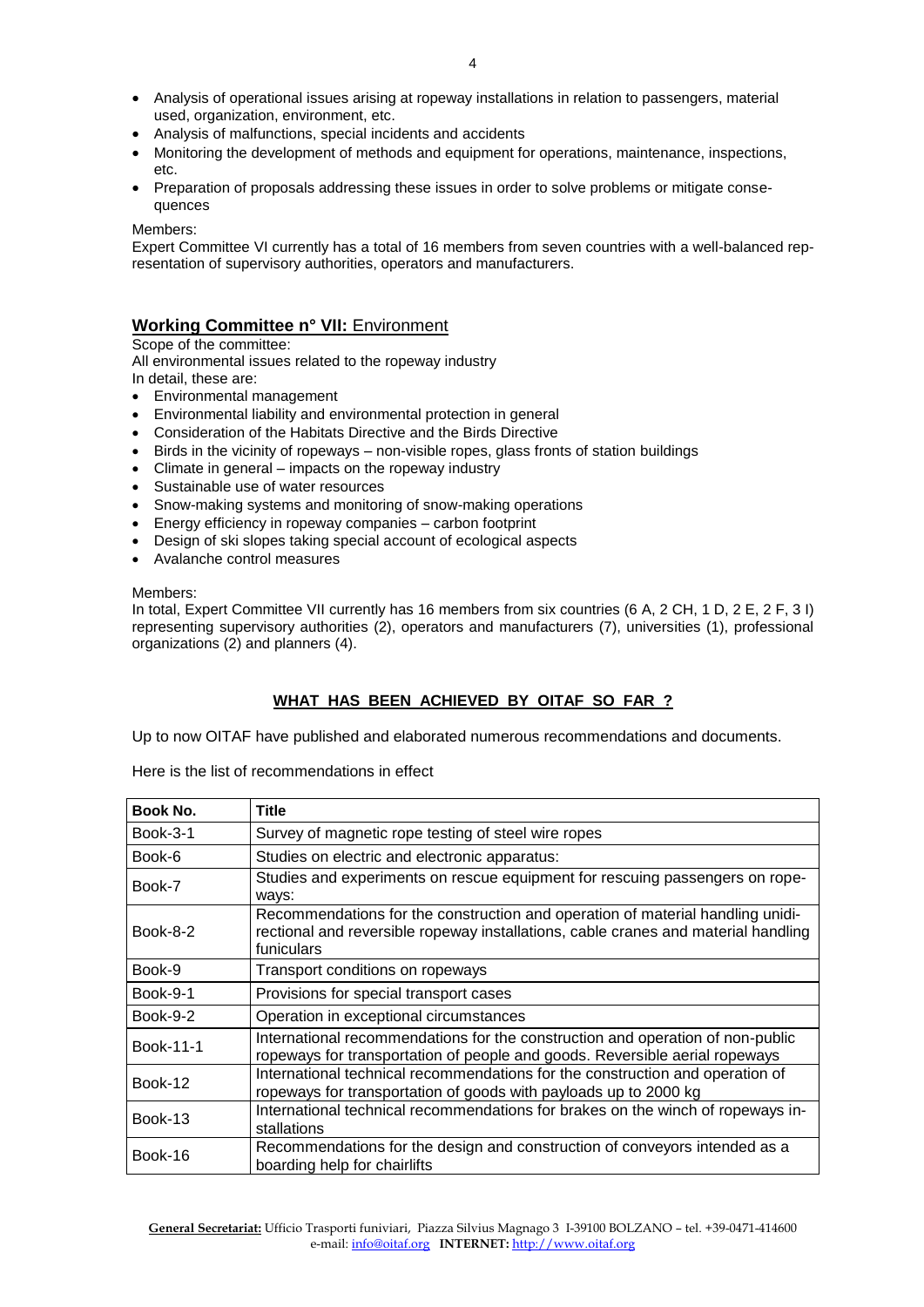| Book-17   | Report about the state of investigation in the field of steel ropes<br>Part 1: Achievements in wire rope production<br>Part 2: Achievements in the operation of wires ropes                        |
|-----------|----------------------------------------------------------------------------------------------------------------------------------------------------------------------------------------------------|
|           | prepared in 1978/79 by Prof. Z. Kawecki and Prof. J. Stachurski                                                                                                                                    |
| Book-18   | Recommendations for the design and construction of double monocable aerial<br>rope-ways with regard to their specific features                                                                     |
| Book-19   | Legal glossary                                                                                                                                                                                     |
| $Book-20$ | Recommendation relating to fire prevention and control requirements to be met in<br>operation and during maintenance of ropeways installations                                                     |
| Book-22-1 | Recommendation for the definition and identification of essential safety aspects<br>of unidirectional ropeway installations                                                                        |
| Book-22-2 | Safety aspects which ought to be given due consideration in a safety analysis of<br>component of a unidirectional ropeway installation                                                             |
| Book-23   | Environmental protection responsibilities of transportation by rope                                                                                                                                |
| Book-23-1 | On environmental protection in the Ropeway industry<br>Documents and guidance for good practice                                                                                                    |
| Book-24   | Recommendation relating to relocation of existing ropeway installations designed<br>to carry persons (high rope ski tows, fixed grip and detachable grip unidirectional<br>ropeway installations). |
| Book-25-1 | Recommendations for the definition and identification of fundamental safety as-<br>pects of bicable reversible aerial ropeways                                                                     |
| Book-25-2 | Recommendation relating to safety aspects which ought to be given due consid-<br>eration in a safety analysis of components of bicable reversible aerial ropeways                                  |
| Book-26   | Guideline for the evacuation from ropeways                                                                                                                                                         |
| Book-26-1 | Calculation method for rescue team determination                                                                                                                                                   |
| Book-27   | Hazardous scenarios which ought to be given due consideration in a safety anal-<br>ysis of electro technical components of a unidirectional aerial ropeways                                        |
| Book-28   | General recommendations for the manufacturers lubrication and the re-<br>lubrication of steel wire ropes used in ropeway installations for passengers                                              |
| Book-29   | Recommendation on Planning and Construction of ropeway installations de-<br>signed to carry persons                                                                                                |
| Book-30   | Possibilities to improve visual rope inspection (VI)                                                                                                                                               |
|           |                                                                                                                                                                                                    |

The various OITAF recommendations can be downloaded by members from the OITAF homepage [www.oitaf.org.](http://www.oitaf.org/)

#### **ORGANIZATION OF OITAF INTERNATIONAL CONFERENCES ON TRANSPORTATION BY ROPE**

The primary objective of OITAF is the organization of International Conference on the Transportation by Rope. Since their foundation OITAF have organized the following international conferences:

PARIS 1963 LUCERNE 1969 VIENNA 1975 MUNICH 1981 GRENOBLE 1987 BARCELONA 1993 SAN FRANCISCO 1999 INNSBRUCK 2005 RIO DE JANEIRO 2011 BOLZANO - BOZEN 2017

# **OITAF SEMINARIES**

**General Secretariat:** Ufficio Trasporti funiviari, Piazza Silvius Magnago 3 I-39100 BOLZANO – tel. +39-0471-414600 In 1995 OITAF committed organizing annual seminars on technical and economic aspects, on construction and operation, or on standardization and other issues related to rope transportation systems with a view to offering to all interested parties, manufacturers, operators, supervisory authori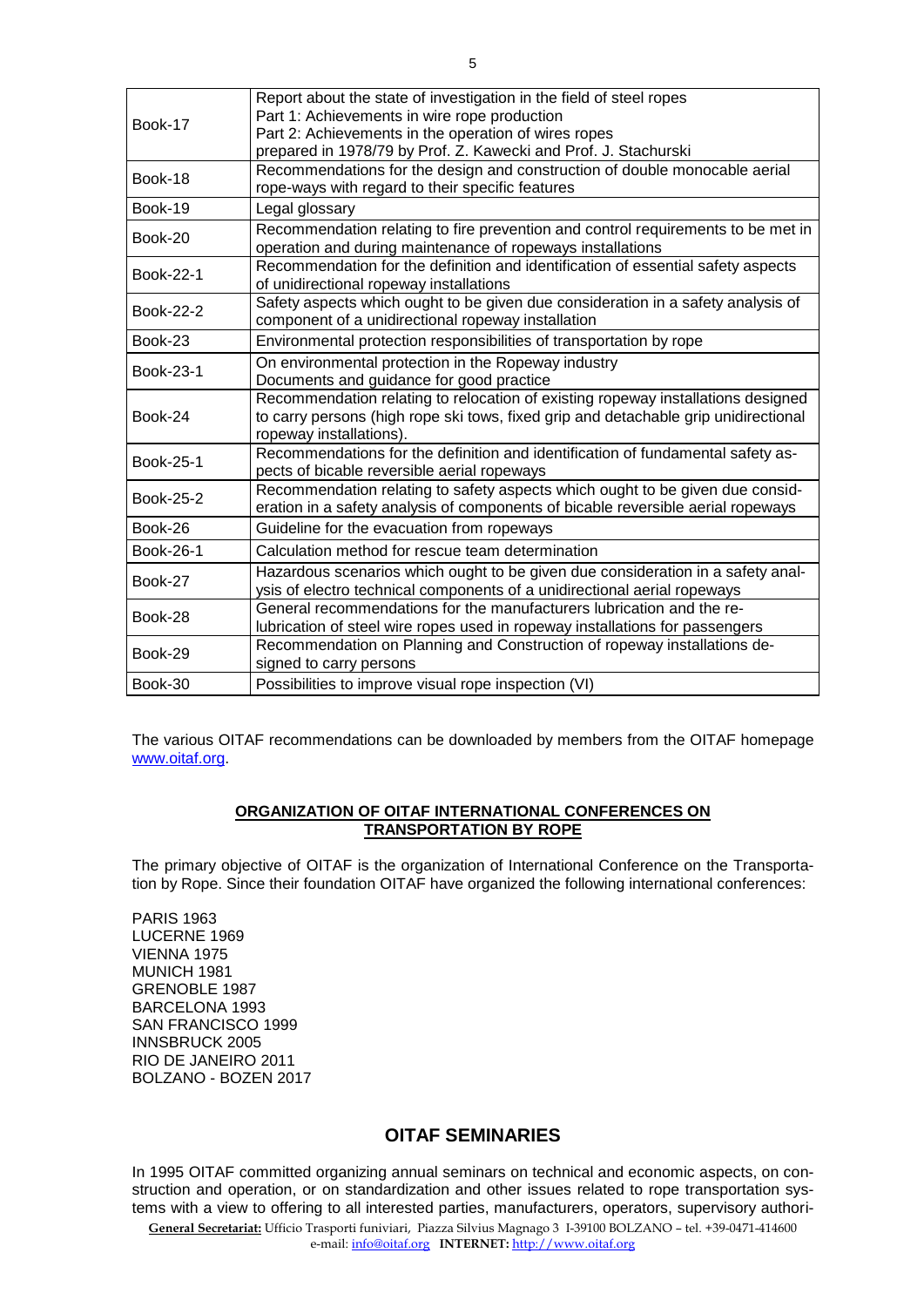ties or any other party a platform for reporting on development in ropeway transportation and discussing their own experiences.

The following seminars have been organized since 1989:

"HYDRAULIC TENSIONING EQUIPMENT ROPEWAYS WITH CONTINUOUS MOVEMENT" at the ETH Zurich on March 31, 1989.

"NON-DESTRUCTIVE TESTING DURING MAINTENANCE OF ROPEWAYS" in Vienna on April 19, 1991.

"SAFETY MEASURES FOR ROLLERS OF MONOCABLE AERIAL ROPEWAYS " in Zurich on April 27, 1994.

"TOTAL QUALITY OF MOUNTAIN ROPEWAYS- INNOVATIVE PATH INTO THE FUTURE " in Munich on September 30, 1996.

"RELIABILITY OF ROPEWAYS AND SAFETY REQUIREMENTS WITH SPECIAL CONSIDERATIONS OF PROGRAMMABLE CONTROL SYSTEMS" in Bolzano on October 16, 1997.

,,ROPEWAYS AND EUROPE" in Grenoble on April 23, 1998.

"ORGANISATION AND SAFETY AT WORK OF CABLEWAY TRANSPOR-TATION SYSTEMS" in Grenoble, April 26, 2000

"EXTENT TO WHICH PRESENT DAY TECHNICAL LIMITS AFFECT THE CONSTRUCTION OF ROPEWAYS" in Bolzano, October 12, 2001

SPECIFIC LEGAL AND ECONOMIC ISSUES OF THE ROPEWAY INDUSTRY" in Innsbruck (A) on October 09, 2002

"OPTIMIZATION OF ROPEWAY OPERATION" in Bolzano on October 03, 2003

"OITAF ROUND TABLE CONFERENCE 2004" - Directive 2000/9/EC: from theory to practice in Grenoble (F) on April 22, 2004

"CHARACTERISTICS AND INSPECTION OF ROPES" in Grenoble on April 27, 2006

"SAFETY OF ROPEWAY INSTALLATIONS: WHAT CAN WE DO TO REMAIN A SAFE MEANS OF TRANSPORT" in Innsbruck on April 18, 2007

"THE ECONOMICAL IMPORTANCE OF THE ACTIVITY OF ROPEWAY INSTALLATIONS AND ITS POSITION IN THE NATIONAL ECONOMY" in Oslo on June 27, 2008

"EU DIRECTIVE 2000/9/EC: APPLICATION OF THE EU DIRECTIVE TO THE ELECTRICAL EQUIPMENT OF ROPEWAY INSTALLATIONS – LATEST EXPERIENCE" in Innsbruck on April 24, 2009

"ENVIRONMENTAL MANAGEMENT WITHIN THE SCOPE OF ACTIVITIES OF ROPE DRIVEN TRANSPORTATION" in Grenoble on April 21, 2010

"SAFETY OF TRANSPORTATION BY ROPE : LEGAL ISSUES AND ACQUIRED EXPERIENCE" in Grenoble on April 25, 2012